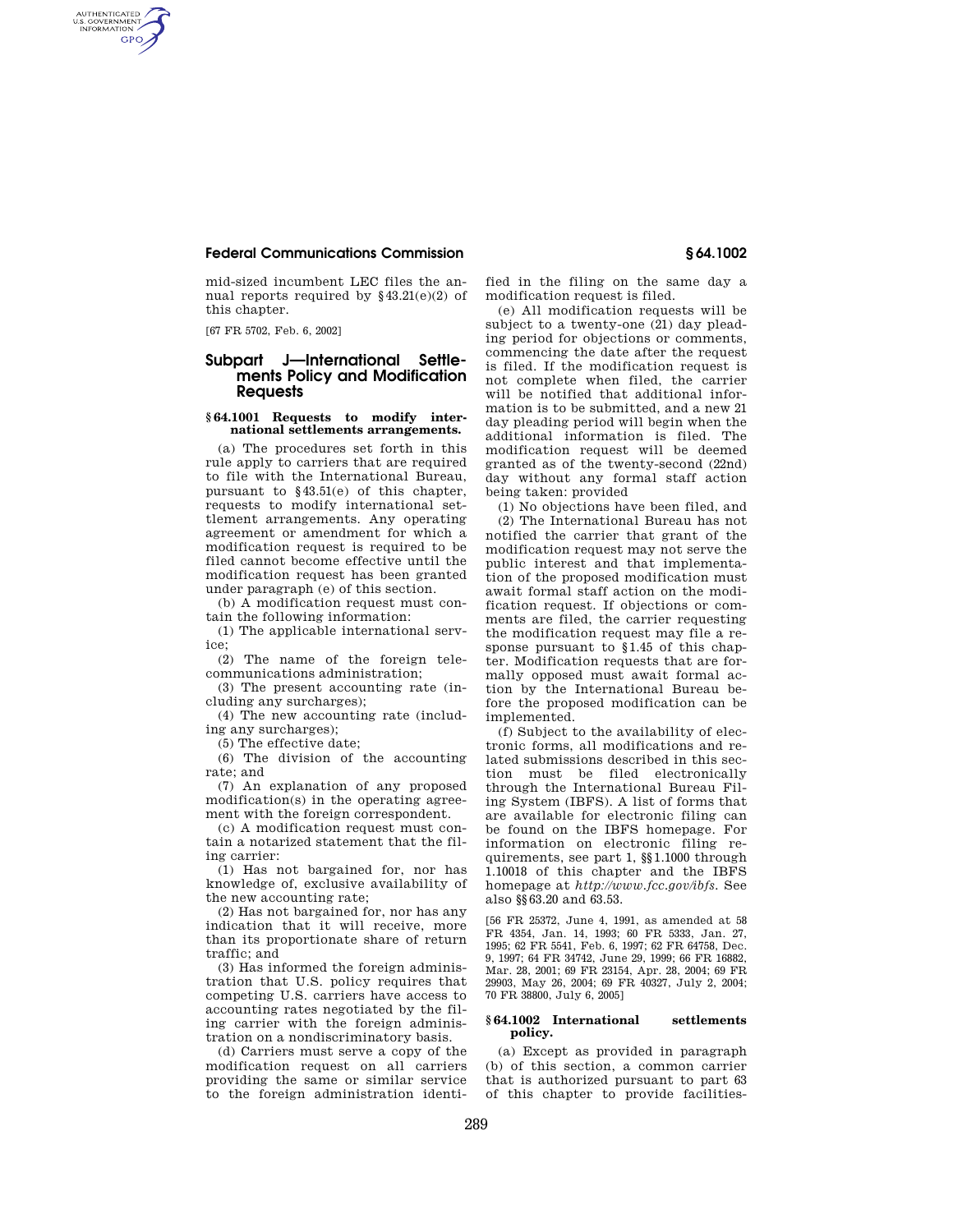based switched voice, telex, telegraph, or packet-switched service on a U.S. international route, and that enters into an operating or other agreement to provide any such service in correspondence with a foreign carrier that does not qualify for the presumption that it lacks market power on the foreign end of the route, must comply with the following requirements:

(1) The terms and conditions of the carrier's operating or other agreement relating to the exchange of services, interchange or routing of traffic and matters concerning rates, accounting rates, division of tolls, the allocation of return traffic, or the basis of settlement of traffic balances, are identical to the equivalent terms and conditions in the operating agreement of another carrier providing the same or similar service between the United States and the same foreign point.

(2) The carrier shall not bargain for or agree to accept more than its proportionate share of return traffic.

(3) The division of tolls shall be evenly-divided between the U.S. carrier and foreign carrier.

(4) The carrier must also duly comply with the requirements in §43.51 and §64.1001 of this chapter.

NOTE TO PARAGRAPH (a): Carriers shall rely on the Commission's list of foreign carriers that do not qualify for the presumption that they lack market power in particular foreign points for purposes of determining which of their foreign carrier correspondent agreements are subject to the requirements of this paragraph. This list is available on the International Bureau's World Wide Web site at *http://www.fcc.gov/ib.* 

(b) A carrier that enters into an operating or other agreement with a foreign carrier for the provision of a common carrier service on an international route is not subject to the requirements of paragraph (a) of this section if the route appears on the Commission's list of international routes that the Commission has exempted from the international settlements policy. This list is available on the International Bureau's World Wide Web site at *http:// www.fcc.gov/ib.* 

(c) A carrier that seeks to add a U.S. international route to the list of routes that are exempt from the international settlements policy must make its re-

**§ 64.1002 47 CFR Ch. I (10–1–10 Edition)** 

quest to the International Bureau, accompanied by a showing that a U.S. carrier has entered into a benchmarkcompliant settlement rate agreement with a foreign carrier that possesses market power in the country at the foreign end of the U.S. international route that is the subject of the request. The required showing shall consist of an effective accounting rate modification, filed pursuant to §64.1001, that includes a settlement rate that is at or below the Commission's benchmark settlement rate adopted for that country in IB Docket No. 96–261, Report and Order, 12 FCC Rcd 19,806, 62 FR 45758, Aug. 29, 1997, available on the International Bureau's World Wide Web site at *http://www.fcc.gov/ib.* 

(d) A carrier or other party may request Commission intervention on a route that the Commission has exempted from the international settlements policy by filing with the International Bureau a petition, pursuant to this section, demonstrating anticompetitive behavior that is harmful to U.S. customers. Carriers and other parties filing complaints must support their petitions with evidence, including an affidavit and relevant commercial agreements. The International Bureau will review complaints on a case-by-case basis and take appropriate action on delegated authority pursuant to §0.261 of this chapter. Interested parties will have 10 days from the date of issuance of a public notice of the petition to file comments or oppositions to such petitions and subsequently 7 days for replies. In the event significant, immediate harm to the public interest is likely to occur that cannot be addressed through *post facto* remedies, the International Bureau may impose temporary requirements on carriers authorized pursuant to §63.18 of this chapter without prejudice to its findings on such petitions.

NOTE 1 TO §64.1002: For purposes of this section, *foreign carrier* is defined in §63.09 of this chapter.

NOTE 2 TO §64.1002: For purposes of this section, a *foreign carrier* shall be considered to possess market power if it appears on the Commission's list of foreign carriers that do not qualify for the presumption that they lack market power in particular foreign